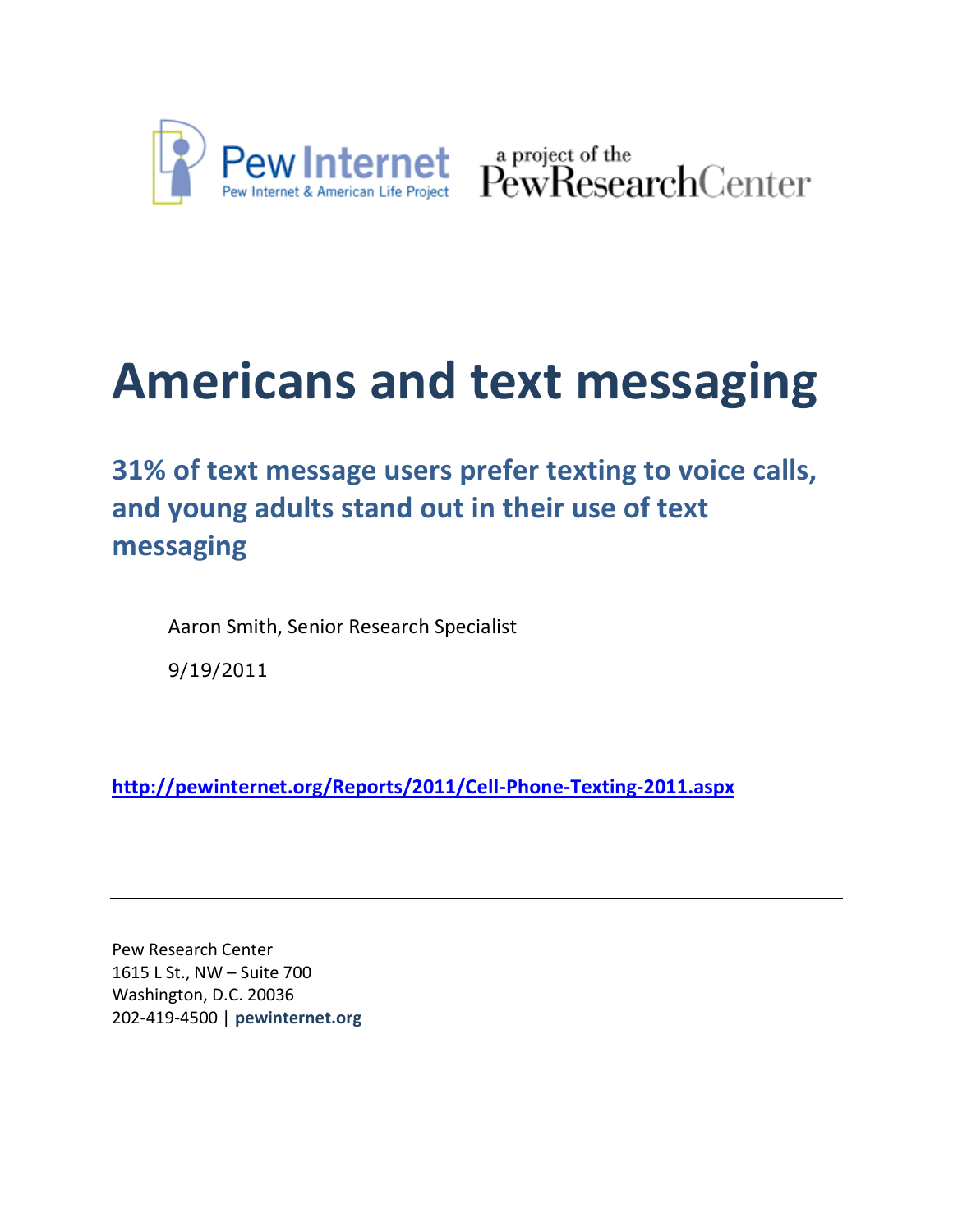# **Summary of findings**

Some 83% of American adults own cell phones and three-quarters of them (73%) send and receive text messages. The Pew Research Center's Internet & American Life Project asked those texters in a survey how they prefer to be contacted on their cell phone and 31% said they preferred texts to talking on the phone, while 53% said they preferred a voice call to a text message. Another 14% said the contact method they prefer depends on the situation.

Heavy text users are much more likely to prefer texting to talking. Some 55% of those who exchange more than 50 messages a day say they would rather get a text than a voice call.

Young adults are the most avid texters by a wide margin. Cell owners between the ages of 18 and 24 exchange an average of 109.5 messages on a normal day—that works out to more than 3,200 texts per month—and the typical or median cell owner in this age group sends or receives 50 messages per day (or 1500 messages per month).

Overall, the survey found that both text messaging and phone calling on cell phones have leveled off for the adult population as a whole. Text messaging users send or receive an average of 41.5 messages on a typical day, with the median user sending or receiving 10 texts daily – both figures are largely unchanged from what we reported in 2010. Similarly, cell owners make or receive an average of 12 calls on their cells per day, which is unchanged from 2010.

These results come from a nationally representative phone survey of 2,277 adults ages 18 and older conducted from April 26-May 22, 2011, including 755 cell phone interviews. The margin of error for the whole survey is +/-2.3 percentage points, while the margin of error for cell phone users is +/-2.7 percentage points.

*A note on the terminology used in this report*: Throughout this report, we will refer to the "average" (or mean) number of texts or calls per day, as well as to the number of texts or calls made by the "typical" (or median) user. The median is the midpoint that separates the upper half from the lower half of a given group, while the mean is a numerical average.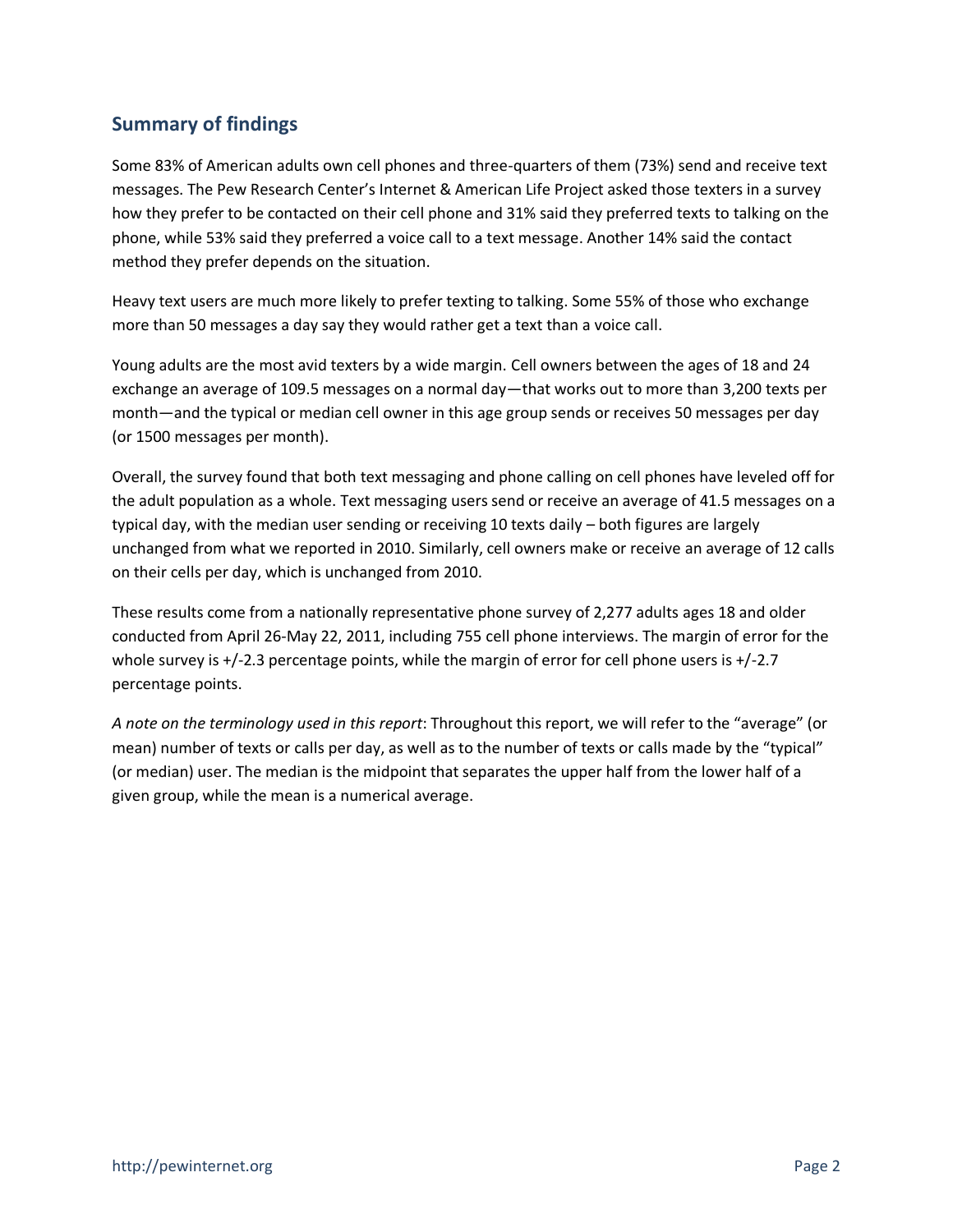# **Text messaging leveled off somewhat between 2010 and 2011, even as users send or receive more than 40 texts per day on average**

Along with taking photos, text messaging is the most common non-voice application Americans use on their mobile phones. Some 73% of adult cell owners use the text messaging function on their phone at least occasionally (nearly identical to the 72% of cell owners who did so at a similar point in 2010). Text messaging users send or receive an average of 41.5 messages per day, with the median user sending or receiving 10 texts daily. Each of these figures is a notable increase from late 2009, and similar to what we found the last time we conducted an in-depth study of text messaging in the spring of 2010—at that point, the average number of texts sent or received per day was 39.1, with a median of 10.



**Number of texts sent/received per day, 2009-2011**

*Based on adults who use text messaging on their cell phones*

**Source:** The Pew Research Center's Internet & American Life Project, April 26 – May 22, 2011 Spring Tracking Survey. n=2,277 adult internet users ages 18 and older, including 755 cell phone interviews. Interviews were conducted in English and Spanish. \*May 2010 data is for Englishspeaking Hispanics only.

## **Young adults are far and away the most active users of text messaging**

Young adults stand far above all other demographic groups when it comes to their usage of text messaging. Fully 95% of 18-29 year olds use the text messaging feature on their phones, and these users send or receive an average of 87.7 text messages on a normal day (with the median user in this age group sending or receiving 40 text messages per day).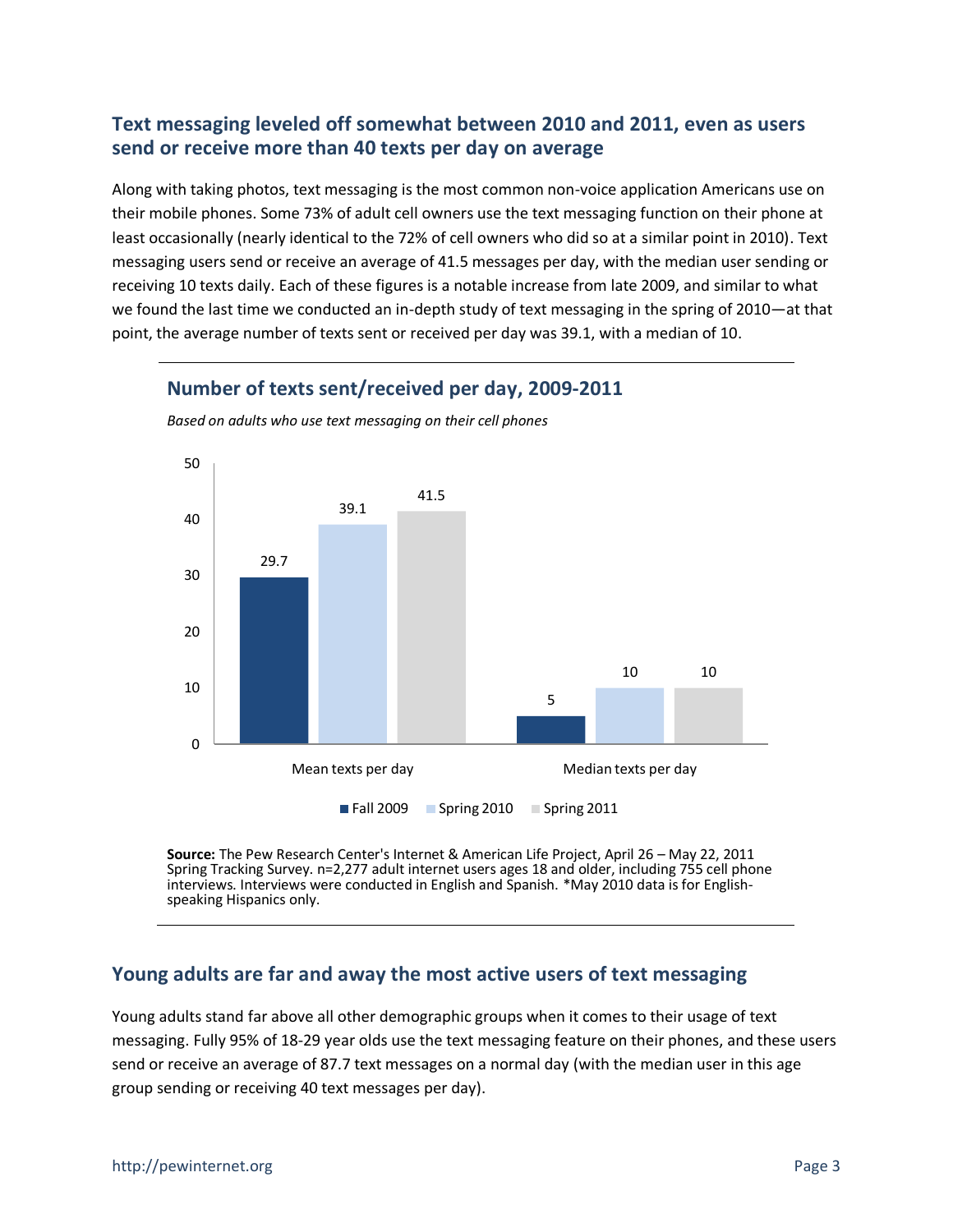The youngest adults (those between the ages of 18 and 24) are even more proficient in their texting habits. Both cell ownership and text messaging are nearly universal among 18-24 year olds—95% own a cell phone and 97% of these cell owners use text messaging—and the number of daily text messages this group creates or encounters on a daily basis is far and away the largest of any group:

- 18-24 year olds send or receive an average of 109.5 text messages per day—that works out to more than 3,200 messages per month. The median 18-24 year old texter sends or receives 50 texts per day (or around 1,500 messages per month).
- One quarter of 18-24 year old text messaging users (23%) report sending or receiving more than 100 texts per day.
- Just over one in ten (12%) say that they send or receive more than 200 messages on an average day—that equals 6,000 or more messages per month.

To put these numbers in comparison, the average of 109.5 texts per day among 18-24 year olds is more than double the comparable figure for 25-34 year olds, and twenty-three times the figure for text messaging users who are 65 or older.

#### **Number of texts sent/received per day, by age group**



*Based on adults who use text messaging on their cell phones*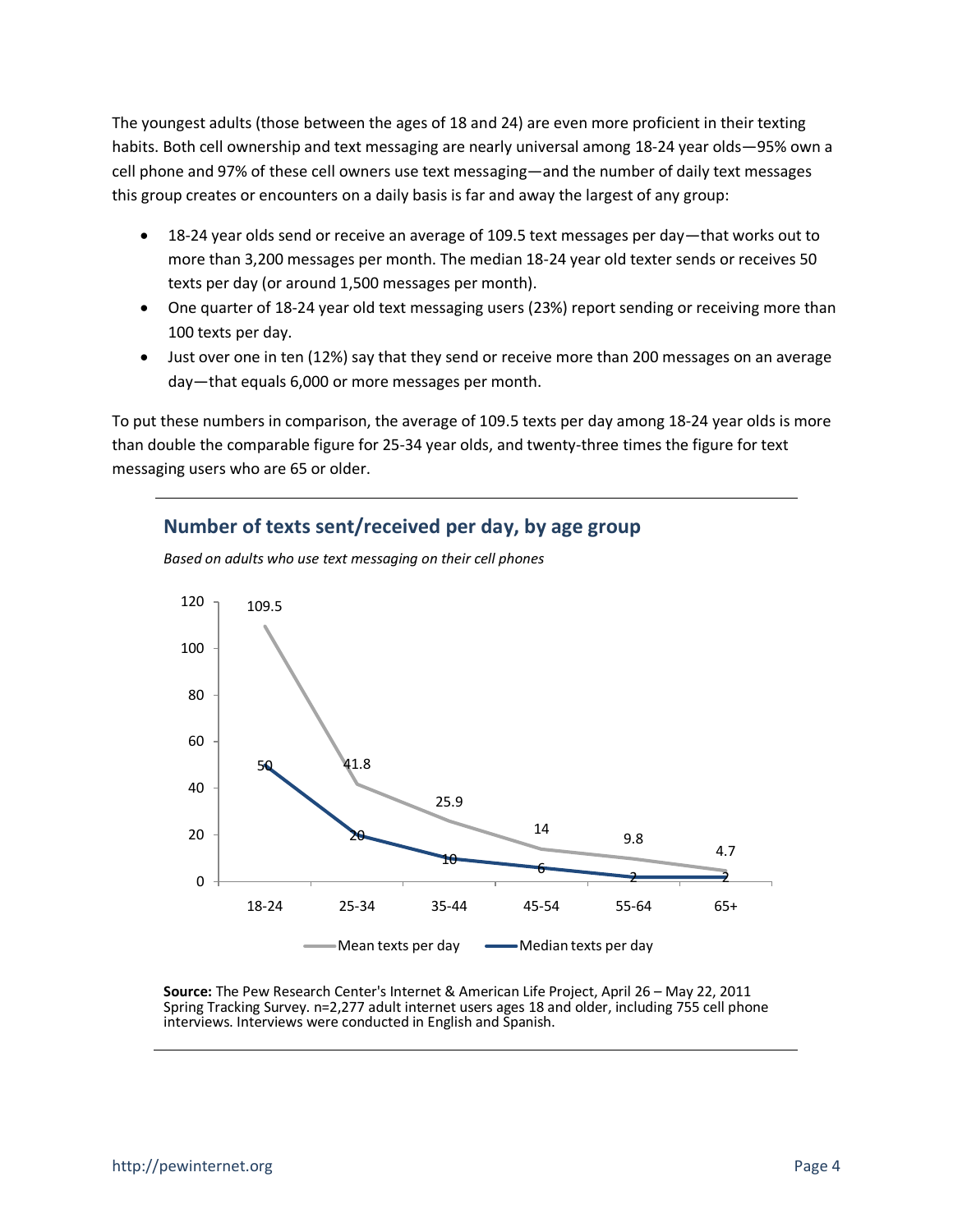No group compares to young adults when it comes to text messaging, although several other groups do text on a daily basis at higher-than-average levels. For example, non-whites (African Americans in particular) text more often than whites, and those with lower levels of income and education text more often than those at the higher end of the income and education scale. Smartphone owners (mean=52.0, median=20) also send and receive a significantly larger number of texts per day than owners of more basic phones (mean=29.7, median=10).

#### **# of text messages sent/received per day by different groups**

|                          | <b>Mean</b> | <b>Median</b>  |
|--------------------------|-------------|----------------|
| All text messaging users | 41.5        | 10             |
| Gender                   |             |                |
| Men                      | 40.9        | 10             |
| Women                    | 42.0        | 15             |
| Age                      |             |                |
| 18-29                    | 87.7        | 40             |
| 30-49                    | 27.0        | 10             |
| 50-64                    | 11.4        | 3              |
| $65+$                    | 4.7         | $\overline{2}$ |
| <b>Race/Ethnicity</b>    |             |                |
| White, non-Hispanic      | 31.2        | 10             |
| Black, non-Hispanic      | 70.1        | 20             |
| Hispanic                 | 48.9        | 20             |
| <b>Household Income</b>  |             |                |
| Less than \$30,000       | 58.7        | 20             |
| \$30,000-\$49,999        | 40.2        | 15             |
| \$50,000-\$74,999        | 25.9        | 10             |
| \$75,000+                | 31.9        | 10             |
| <b>Education level</b>   |             |                |
| Less than high school    | 69.4        | 20             |
| High School diploma      | 45.4        | 15             |
| Some College             | 53.0        | 15             |
| College+                 | 23.8        | 10             |

*Based on cell owners who use text messaging*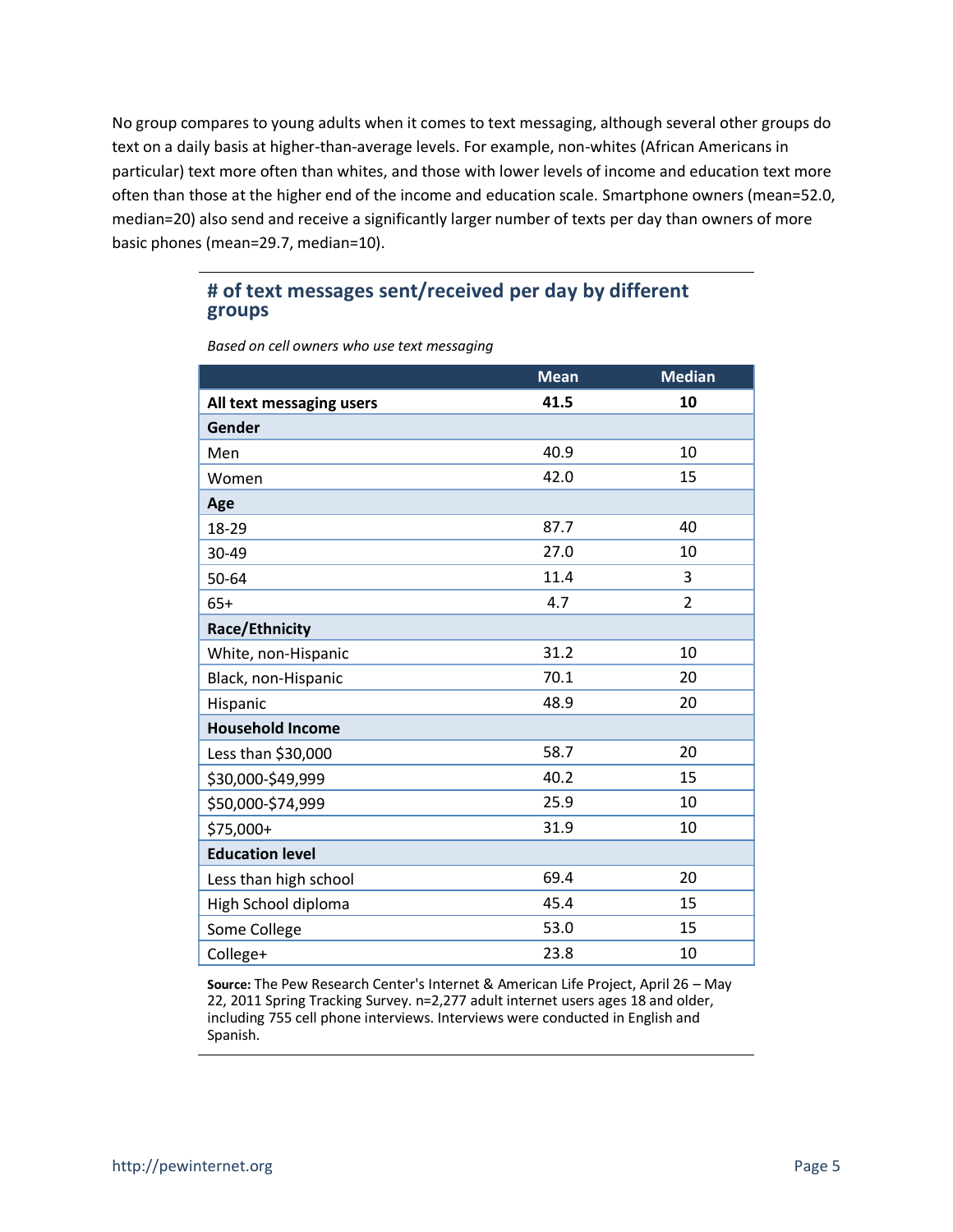#### **How voice calling fits in**

Like text messaging, voice calling has changed little on a year-to-year basis. Cell owners make or receive an average of 12.3 voice calls per day, with the median cell user engaging in five voice calls—both of these are largely unchanged from what we found in our May 2010 survey.<sup>1</sup> Voice calling remains extremely common overall, as just 4% of cell owners say that they make or receive no voice calls on an average day. By comparison 27% of cell owners do not use text messaging, even on occasion.



*Based on adult cell phone owners*

**Source:** The Pew Research Center's Internet & American Life Project, April 26 – May 22, 2011 Spring Tracking Survey. n=2,277 adult internet users ages 18 and older, including 755 cell phone interviews. Interviews were conducted in English and Spanish.

Calling and texting are highly correlated, with cell owners who text often also making a large number of voice calls, and vice versa:

- Cell owners who send or receive 0-10 texts on a normal day, make or receive an average of 8.2 voice calls
- Cell owners who send or receive 11-20 texts on a normal day, make or receive an average of 13.6 voice calls

 $\overline{a}$ 

 $1$  We have texting data going back to 2009, but 2010 was the first year in which we asked cell owners how many voice calls they make on an average day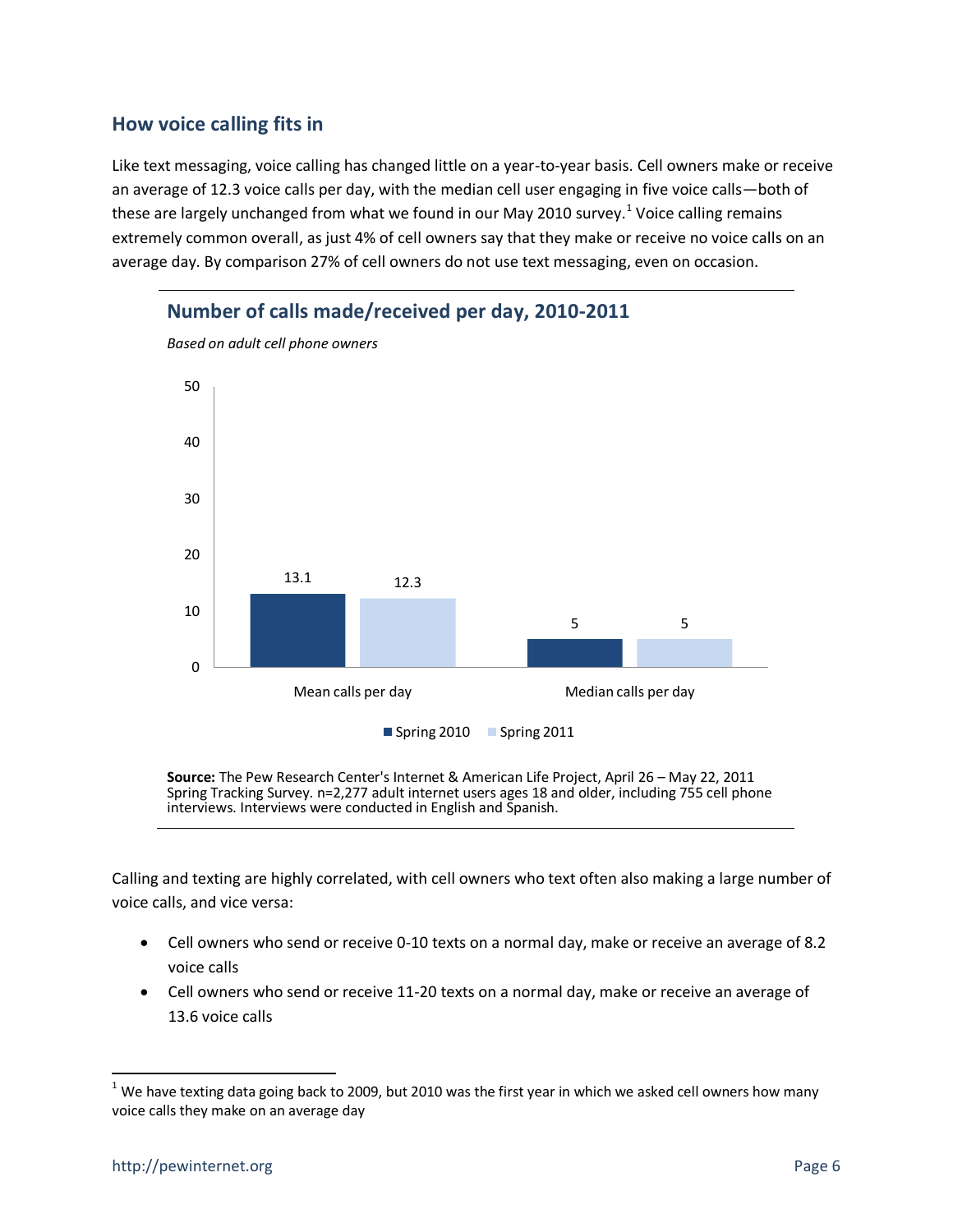- Cell owners who send or receive 21-50 texts on a normal day, make or receive an average of 18.6 voice calls
- Cell owners who send or receive more than 50 texts on a normal day, make or receive an average of 30.2 voice calls

Since calling and texting move in tandem, groups who engage in a high level of texting behavior (such as young adults and non-whites) also tend to engage in higher-than-average levels of voice calling.

# **# of voice calls per day by different groups**

*Based on cell owners* 

|                         | <b>Mean</b> | <b>Median</b>  |
|-------------------------|-------------|----------------|
| All cell owners         | 12.3        | 5              |
| Gender                  |             |                |
| Men                     | 13.8        | 6              |
| Women                   | 10.8        | 5              |
| Age                     |             |                |
| 18-29                   | 17.1        | 7              |
| 30-49                   | 14.5        | 6              |
| 50-64                   | 8.8         | 5              |
| $65+$                   | 3.8         | $\overline{2}$ |
| Race/Ethnicity          |             |                |
| White, non-Hispanic     | 9.4         | 5              |
| Black, non-Hispanic     | 19.6        | 10             |
| Hispanic                | 17.2        | 10             |
| <b>Household Income</b> |             |                |
| Less than \$30,000      | 14.9        | 6              |
| \$30,000-\$49,999       | 13.0        | 5              |
| \$50,000-\$74,999       | 11.7        | 5              |
| \$75,000+               | 11.9        | 6              |
| <b>Education level</b>  |             |                |
| Less than high school   | 11.6        | 9              |
| High School diploma     | 15.4        | 5              |
| Some College            | 10.1        | 5              |
| College+                | 11.2        | 5              |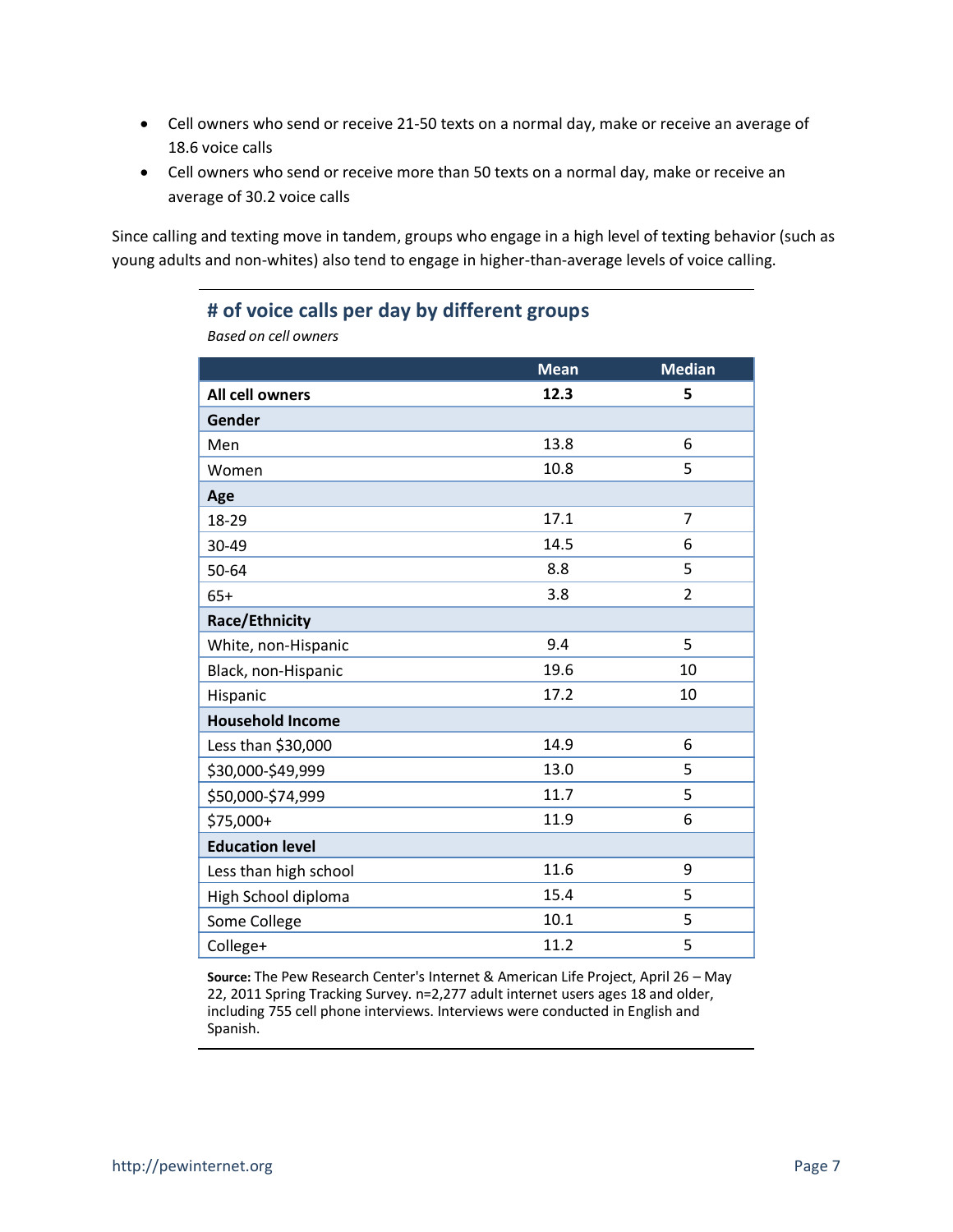# **A majority of cell owners prefer a voice call when they want to be reached, although the most active texters tend to prefer a text message**

When asked how they prefer to be contacted if someone needs to reach them on their cell phone, a majority of cell owners (53%) say that they prefer a voice call, compared with 31% who say that they prefer to be contacted via text message. An additional 14% say that the contact method they prefer depends on the situation.



**Source:** The Pew Research Center's Internet & American Life Project, April 26 – May 22, 2011 Spring Tracking Survey. n=2,277 adult internet users ages 18 and older, including 755 cell phone interviews. Interviews were conducted in English and Spanish.

Although a majority of cell owners prefer a phone call when someone needs to reach them, active text messaging users are much more likely to prefer texting to calling. Just under half (45%) of texters who send or receive 21-50 text messages per day say that they prefer it when people contact them using text messaging, while a majority of those who send or receive more than 50 texts per day (55%) say that text messaging is their preferred mode of contact (just 27% of these users prefer to be reached by voice call).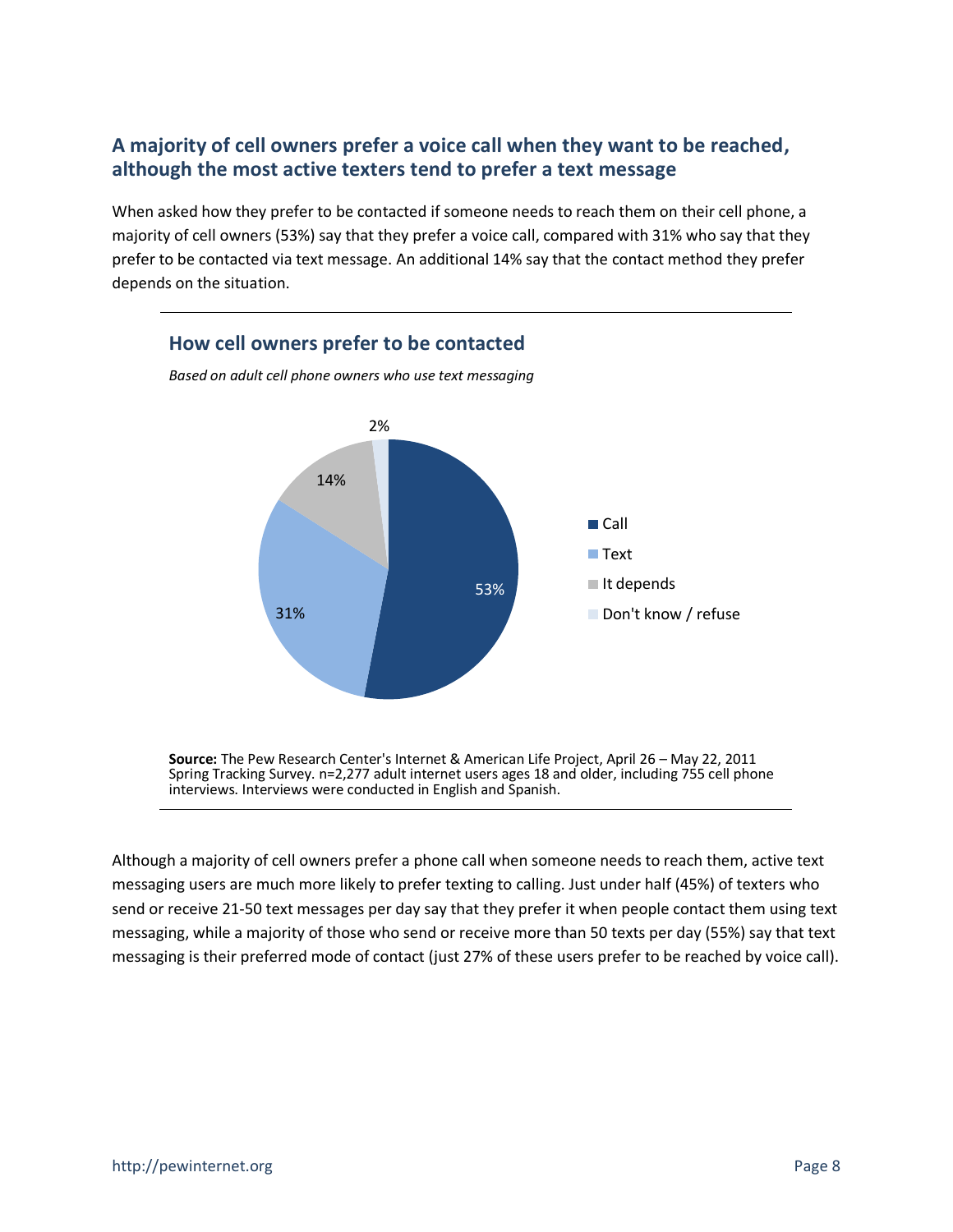### **Preferred contact method, by number of texts sent/received per day**



*Based on adult cell phone owners who use text messaging*

**Prefer Text Prefer Call Depends**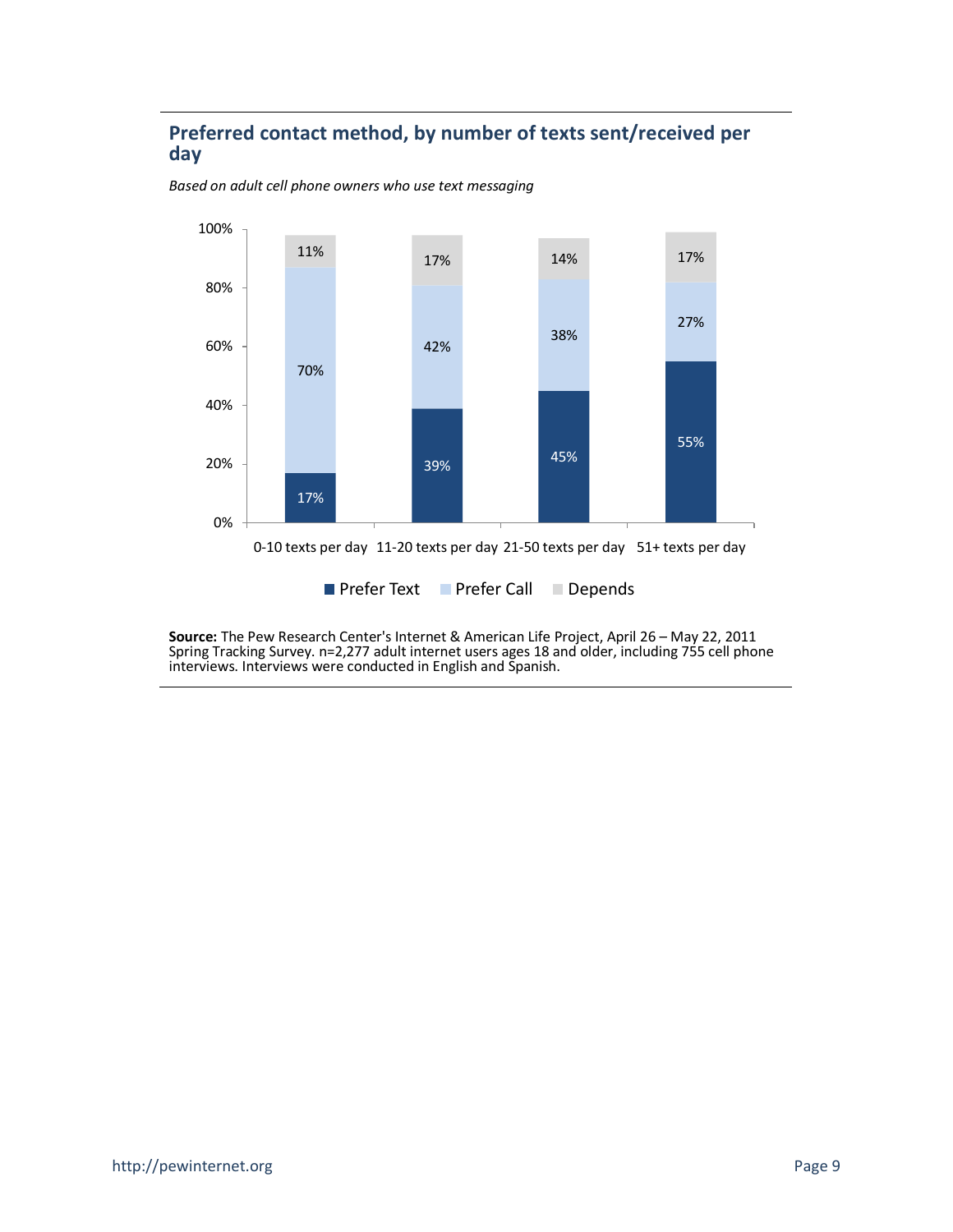#### **Spring Change Assessment Survey 2011** Final Topline 5/25/2011

Data for April 26–May 22, 2011

Princeton Survey Research Associates International for the Pew Research Center's Internet & American Life Project

Sample: n= 2,277 national adults, age 18 and older, including 755 cell phone interviews Interviewing dates: 04.26.2011 – 05.22.2011

Margin of error is plus or minus 2 percentage points for results based on Total [n=2,277] Margin of error is plus or minus 3 percentage points for results based on internet users  $[n=1,701]$ Margin of error is plus or minus 3 percentage points for results based on cell phone users [n=1,914] Margin of error is plus or minus 3 percentage points for results based on SNS or Twitter users [n=1,015]

- **Q18** On an average day, about how many phone calls do you make and receive on your cell phone? [OPEN-END]
- **Q18a** [IF DK or REF IN PREVIOUS QUESTION, ASK:] Well, on an average day, would you say you make or receive... [READ 1-6]

Based on cell phone users

|   | <b>CURRENT</b> |                                                    | MAY 2010    |
|---|----------------|----------------------------------------------------|-------------|
| % | 4              | No phone calls on your cell phone                  |             |
|   | 48             | $1-5$ calls                                        | 44          |
|   | 23             | $6-10$ calls                                       | 23          |
|   | 13             | $11-20$ calls                                      | 15          |
|   | 4              | $21-30$ calls                                      | 5           |
|   |                | More than 30 phone calls                           | 7           |
|   | $\ast$         | (DO NOT READ) Don't know/Can't say/Could not guess |             |
|   | $\ast$         | (DO NOT READ) Refused                              | $\ast$      |
|   | [n=1,914]      |                                                    | $[n=1,917]$ |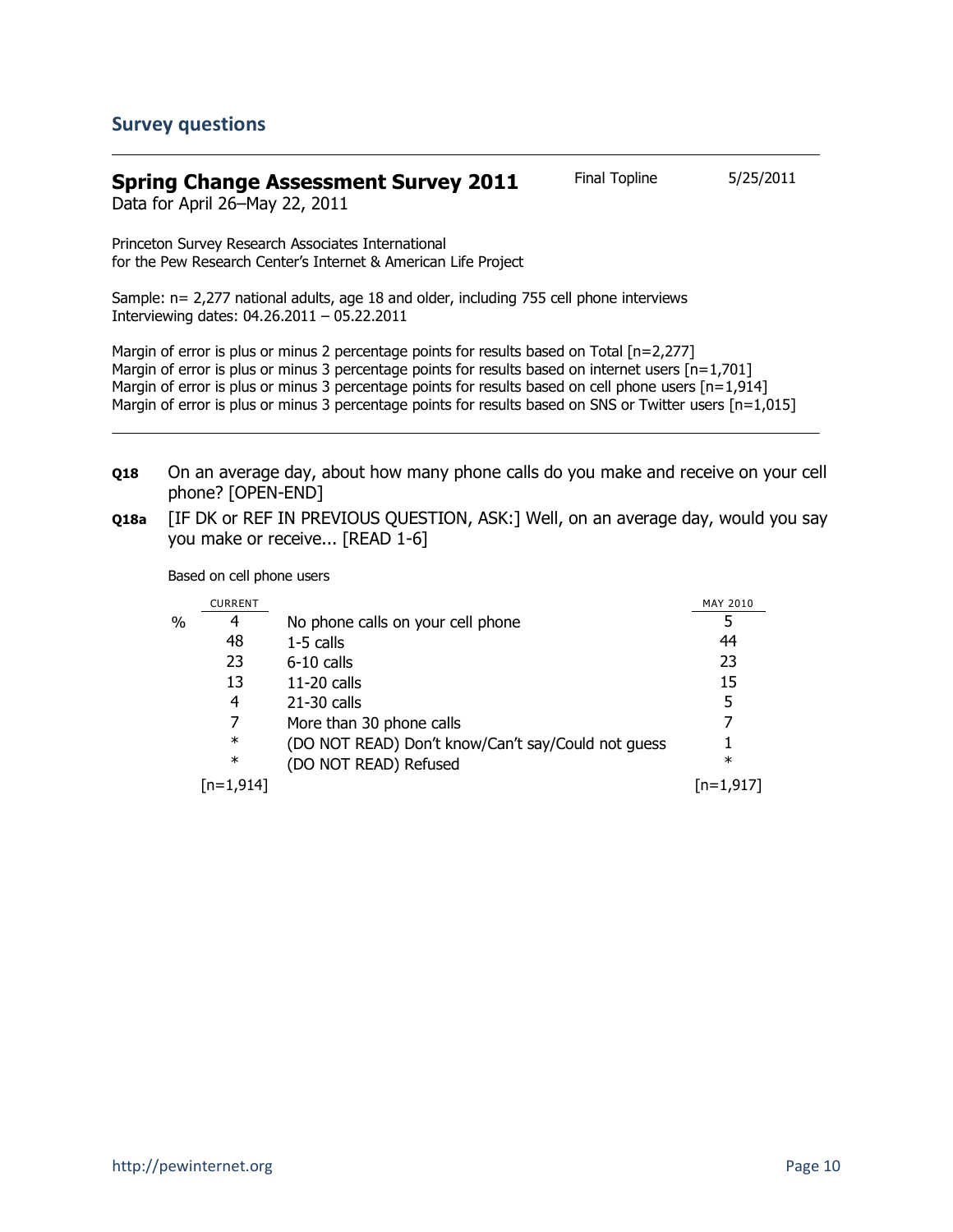- **Q20** On an average day, about how many text messages do you send and receive on your cell phone? [OPEN-END]
- **Q20a** [IF DK or REF IN PREVIOUS QUESTION, ASK:] Well, on an average day, would you say you send or receive… [READ 1-7]

Based on cell phone users who text message

|   | <b>CURRENT</b> |                                                    | MAY 2010    | <b>SEPTEMBER</b><br>2009 |
|---|----------------|----------------------------------------------------|-------------|--------------------------|
| % |                | No text messages on your cell phone                |             | 8                        |
|   | 43             | 1 to 10 text messages                              | 51          | 56                       |
|   | 15             | 11 to $20$                                         | 13          | 11                       |
|   | 19             | 21 to 50                                           | 13          | 13                       |
|   | 9              | 51 to 100                                          |             | 6                        |
|   | 3              | 101 to 200                                         |             | 3                        |
|   | 4              | More than 200 text messages a day                  |             | 3                        |
|   | $\ast$         | (DO NOT READ) Don't know/Can't say/Could not guess | $\ast$      | $\ast$                   |
|   | $\ast$         | (DO NOT READ) Refused                              | $\ast$      | $\ast$                   |
|   | $[n=1,212]$    |                                                    | $[n=1,189]$ | $ n=1.075 $              |

**Q21** In general, if someone needs to get in touch with you on your cell phone, do you prefer that they call you OR that they send you a text message?

Based on cell phone users who text message [N=1,212]

| <b>CURRENT</b> |                   |
|----------------|-------------------|
| 53             | Call              |
| 31             | Text              |
| 14             | It depends (VOL.) |
| 1.             | Don't know        |
|                | Refused           |
|                |                   |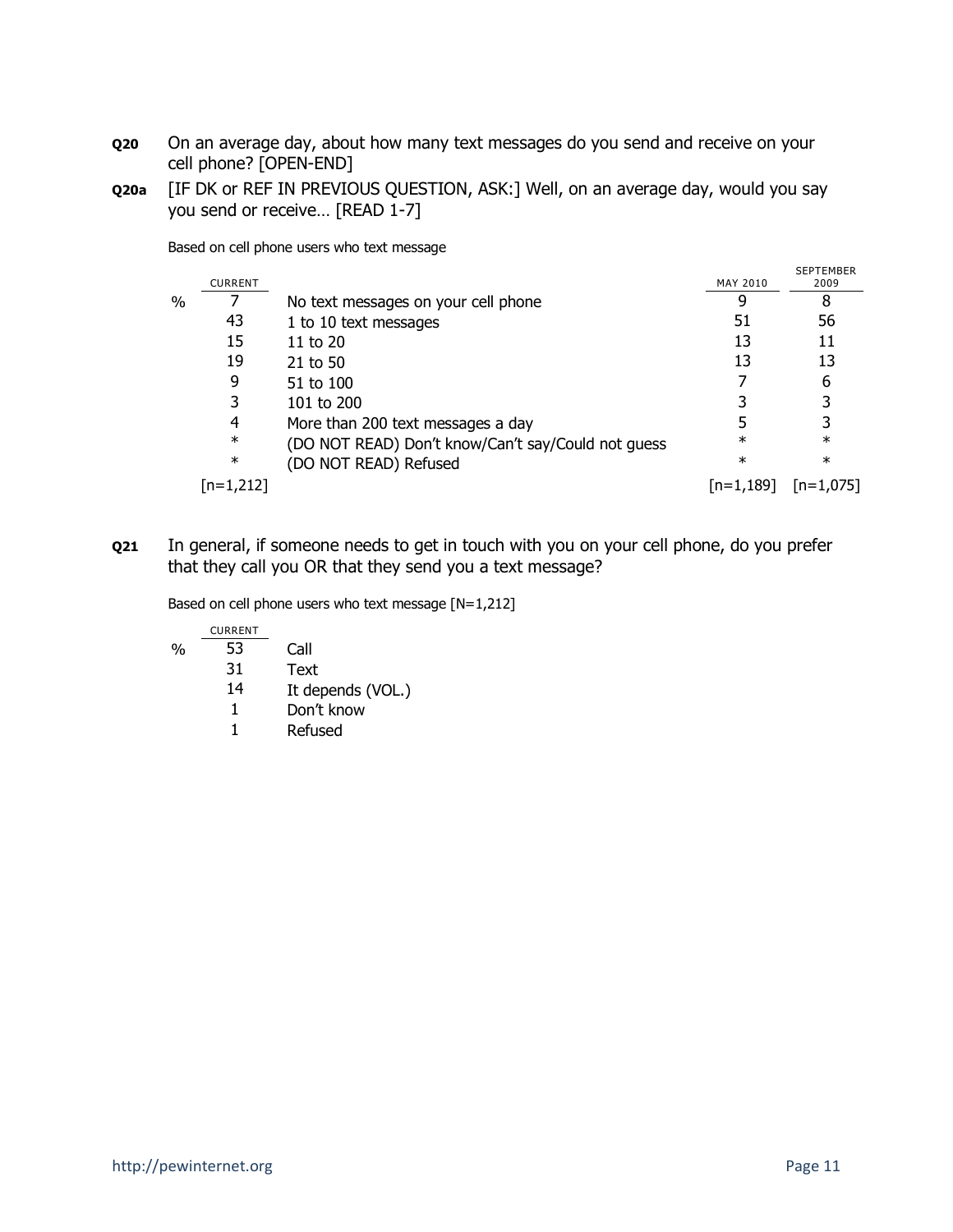### **Methodology**

This report is based on the findings of a survey on Americans' use of the Internet. The results in this report are based on data from telephone interviews conducted by Princeton Survey Research Associates International from April 26 to May 22, 2011, among a sample of 2,277 adults, age 18 and older. Telephone interviews were conducted in English and Spanish by landline (1,522) and cell phone (755, including 346 without a landline phone). For results based on the total sample, one can say with 95% confidence that the error attributable to sampling is plus or minus 2.4 percentage points. For results based Internet users (n=1,701), the margin of sampling error is plus or minus 2.7 percentage points. In addition to sampling error, question wording and practical difficulties in conducting telephone surveys may introduce some error or bias into the findings of opinion polls.

A combination of landline and cellular random digit dial (RDD) samples was used to represent all adults in the continental United States who have access to either a landline or cellular telephone. Both samples were provided by Survey Sampling International, LLC (SSI) according to PSRAI specifications. Numbers for the landline sample were selected with probabilities in proportion to their share of listed telephone households from active blocks (area code + exchange + two-digit block number) that contained three or more residential directory listings. The cellular sample was not list-assisted, but was drawn through a systematic sampling from dedicated wireless 100-blocks and shared service 100-blocks with no directory-listed landline numbers.

New sample was released daily and was kept in the field for at least five days. The sample was released in replicates, which are representative subsamples of the larger population. This ensures that complete call procedures were followed for the entire sample. At least 7 attempts were made to complete an interview at a sampled telephone number. The calls were staggered over times of day and days of the week to maximize the chances of making contact with a potential respondent. Each number received at least one daytime call in an attempt to find someone available. For the landline sample, interviewers asked to speak with the youngest adult male or female currently at home based on a random rotation. If no male/female was available, interviewers asked to speak with the youngest adult of the other gender. For the cellular sample, interviews were conducted with the person who answered the phone. Interviewers verified that the person was an adult and in a safe place before administering the survey. Cellular sample respondents were offered a post-paid cash incentive for their participation. All interviews completed on any given day were considered to be the final sample for that day.

Weighting is generally used in survey analysis to compensate for sample designs and patterns of nonresponse that might bias results. A two-stage weighting procedure was used to weight this dual-frame sample. The first-stage weight is the product of two adjustments made to the data – a Probability of Selection Adjustment (PSA) and a Phone Use Adjustment (PUA). The PSA corrects for the fact that respondents in the landline sample have different probabilities of being sampled depending on how many adults live in the household. The PUA corrects for the overlapping landline and cellular sample frames.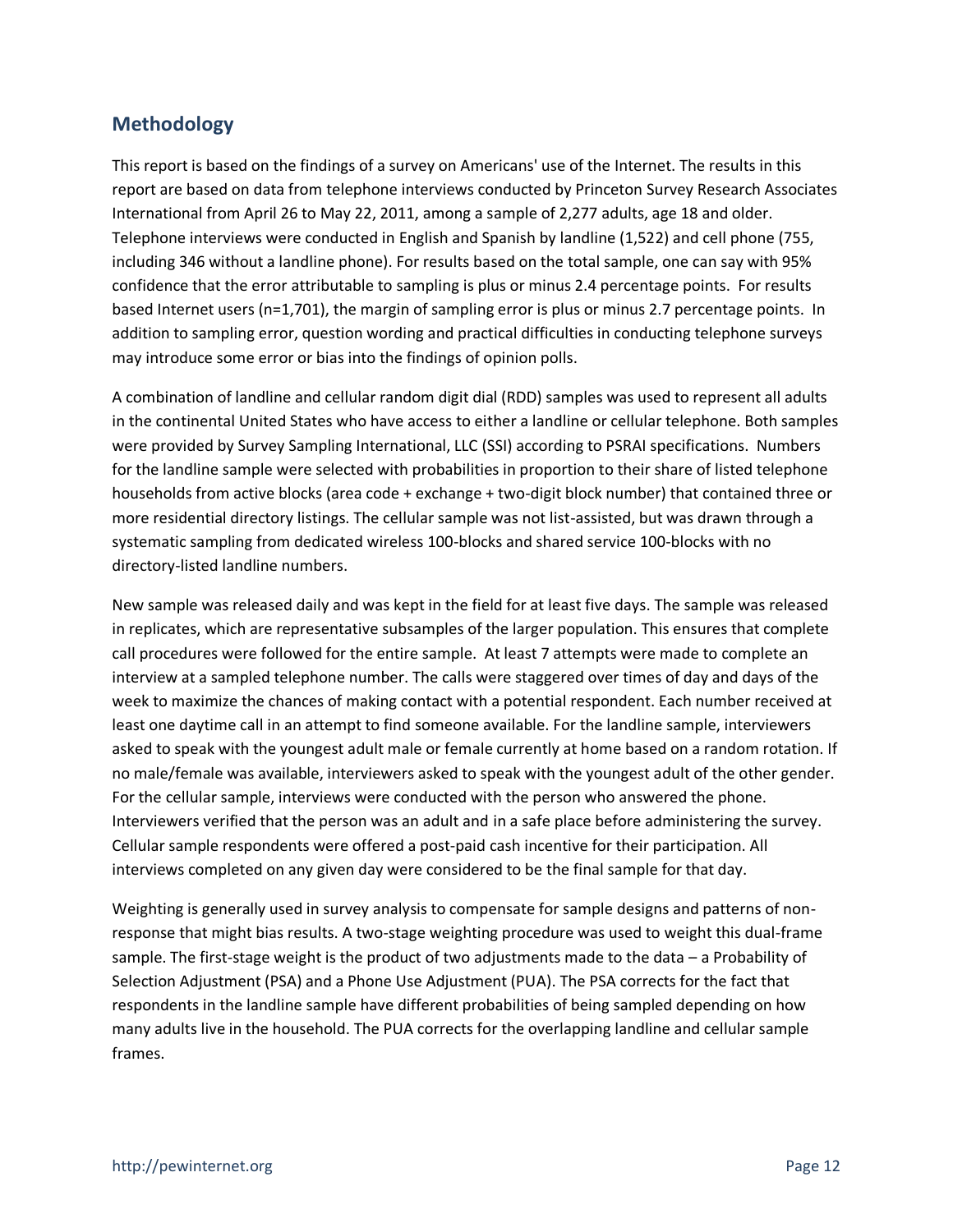The second stage of weighting balances sample demographics to population parameters. The sample is balanced by form to match national population parameters for sex, age, education, race, Hispanic origin, region (U.S. Census definitions), population density, and telephone usage. The White, non-Hispanic subgroup is also balanced on age, education and region. The basic weighting parameters came from a special analysis of the Census Bureau's 2010 Annual Social and Economic Supplement (ASEC) that included all households in the continental United States. The population density parameter was derived from Census 2000 data. The cell phone usage parameter came from an analysis of the January-June 2010 National Health Interview Survey. Following is the full disposition of all sampled telephone numbers:

| rable z:Sample Disposition |        |                                  |  |
|----------------------------|--------|----------------------------------|--|
| Landline                   | Cell   |                                  |  |
| 32,909                     | 19,899 | <b>Total Numbers Dialed</b>      |  |
|                            |        |                                  |  |
| 1,416                      | 364    | Non-residential                  |  |
| 1,428                      | 35     | Computer/Fax                     |  |
| 32                         | ----   | Cell phone                       |  |
| 16,833                     | 8,660  | Other not working                |  |
| 1,629                      | 287    | Additional projected not working |  |
| 11,571                     | 10,553 | Working numbers                  |  |
| 35.2%                      | 53.0%  | <b>Working Rate</b>              |  |
|                            |        |                                  |  |
| 543                        | 96     | No Answer / Busy                 |  |
| 3,091                      | 3,555  | <b>Voice Mail</b>                |  |
| 53                         | 10     | <b>Other Non-Contact</b>         |  |
| 7,884                      | 6,892  | Contacted numbers                |  |
| 68.1%                      | 65.3%  | <b>Contact Rate</b>              |  |
|                            |        |                                  |  |
| 489                        | 1,055  | Callback                         |  |
| 5,757                      | 4,618  | Refusal                          |  |
| 1,638                      | 1,219  | Cooperating numbers              |  |
| 20.8%                      | 17.7%  | <b>Cooperation Rate</b>          |  |
|                            |        |                                  |  |
| 56                         | 33     | Language Barrier                 |  |
|                            | 426    | Child's cell phone               |  |
| 1,582                      | 760    | Eligible numbers                 |  |
| 96.6%                      | 62.3%  | <b>Eligibility Rate</b>          |  |
|                            |        |                                  |  |
| 60                         | 5      | <b>Break-off</b>                 |  |
| 1,522                      | 755    | Completes                        |  |
| 96.2%                      | 99.3%  | <b>Completion Rate</b>           |  |
|                            |        |                                  |  |
| 13.6%                      | 11.5%  | <b>Response Rate</b>             |  |

**Table 2:Sample Disposition**